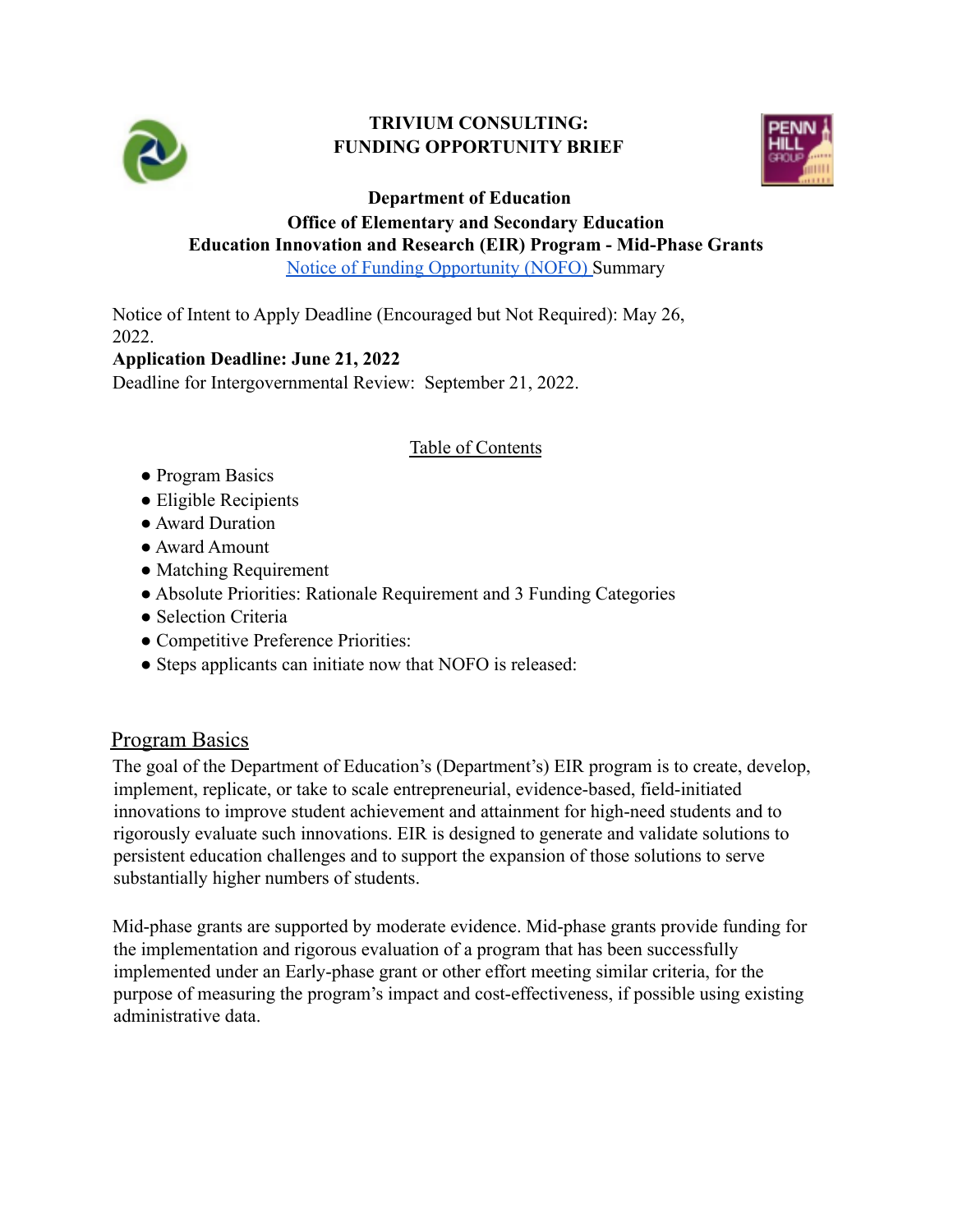#### Eligible Recipients

- a. A Local Education Agency (LEA);
- b. A State Education Agency (SEA);
- c. The Bureau of Indian Education (BIE)
- d. A consortium of SEAs or LEAs;
- e. A nonprofit organization; and
- f. An LEA, an SEA, the BIE, or a consortium described in clause (d), in partnership with
	- i. A nonprofit organization;
	- ii. A business;
	- iii. An educational service agency; or
	- iv. An Institution of Higher Education (IHE).

## **Award Duration**

• Up to 60 months (5 project years)

## Award Amount

- *Estimated Award Ceiling:* \$8,000,000.
- *Estimated Available Funds for the program:* \$159,400,000.

## Matching Requirement

- Recipients must provide, from Federal, State, local, or private sources an amount equal to 10 percent of funds provided under the grant to carry out activities supported by the grant.
- These funds may be provided in cash or through in-kind contributions.
- Grantees must include a budget showing their matching contributions to the budget amount of EIR grant funds and must provide evidence of their matching contributions for the first year of the grant in their grant applications.
- The matching requirement may be waived on on a case-by-case basis, upon a showing of exceptional circumstances, such as:
	- (i) The difficulty of raising matching funds for a program to serve a rural area;
	- (ii) The difficulty of raising matching funds in areas with a concentration of LEAs or schools with a high percentage of students aged 5 through 17 who are:
		- (A) In poverty, as counted in the most recent census data, or;
		- (B) Eligible for a free or reduced-price lunch.

## Absolute Priorities: Rationale Requirement and 3 Funding Categories

- The program has four Absolute Priorities.
- Mid-phase Grants *must* address the first of these priorities (Moderate

Evidence), *as well as one of the other three*) each of which constitute their own

funding categories ("General," "Promoting Equity…", and "Meeting Student Social,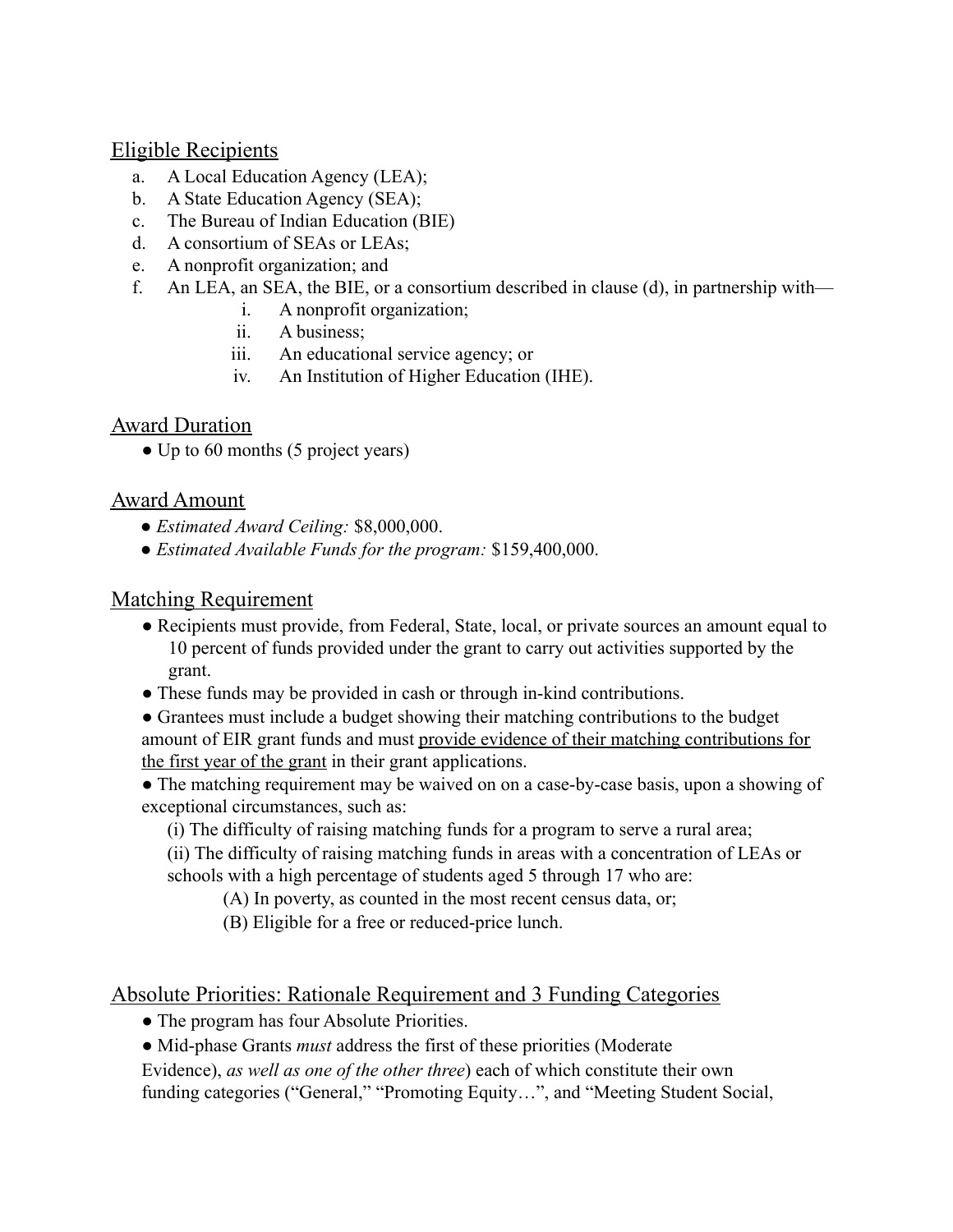Emotional, and Academic Needs").

The Absolute Priorities are

- 1. *Moderate Evidence:*
	- a. Mid-phase applicants must submit prior evidence of effectiveness that meets the moderate evidence standard.
	- b. This means that there is evidence of effectiveness of a key project component in improving a relevant outcome for a sample that overlaps with the populations or settings proposed to receive that component, based on a relevant finding from one of the following.
		- i. A practice guide prepared by the What Works Clearinghouse (WWC) reporting a ''strong evidence base'' or ''moderate evidence base'' for the corresponding practice guide recommendation;
		- ii. An intervention report prepared by the WWC reporting a ''positive effect'' or ''potentially positive effect'' on a relevant outcome based on a ''medium to large'' extent of evidence, with no reporting of a ''negative effect'' or ''potentially negative effect'' on a relevant outcome; or;
		- iii. A single experimental study or quasi- experimental design study reviewed and reported by the WWC, or otherwise assessed by the Department using version 4.1 of the WWC Handbook, as appropriate, and that
			- (A) Meets WWC standards with or without reservations;
			- (B) Includes at least one statistically significant and positive (i.e., favorable) effect on a relevant outcome;
			- (C) Includes no overriding statistically significant and negative effects on relevant outcomes reported in the study or in a corresponding WWC intervention report
			- (D) Is based on a sample from more than one site and includes at least 350 students or other individuals across sites. Multiple studies of the same project component that each meet requirements in paragraphs  $(iii)(A)$ ,  $(B)$ , and (C) of this definition may together satisfy this requirement.

iv.

- 2. *Field-Initiated Innovations –General.* This is the first of three funding categories. Activities include:
	- a. Projects that align with the general purpose of the EIR program: To create and take to scale entrepreneurial, evidence-based, field-initiated innovations to improve student achievement and attainment.
- 3. *Field-Initiated Innovations—Promoting Equity in Student Access to Educational Resources and Opportunities.* This is the second of three funding categories. Activities include:
	- a. Innovations to improve student achievement and attainment in the science,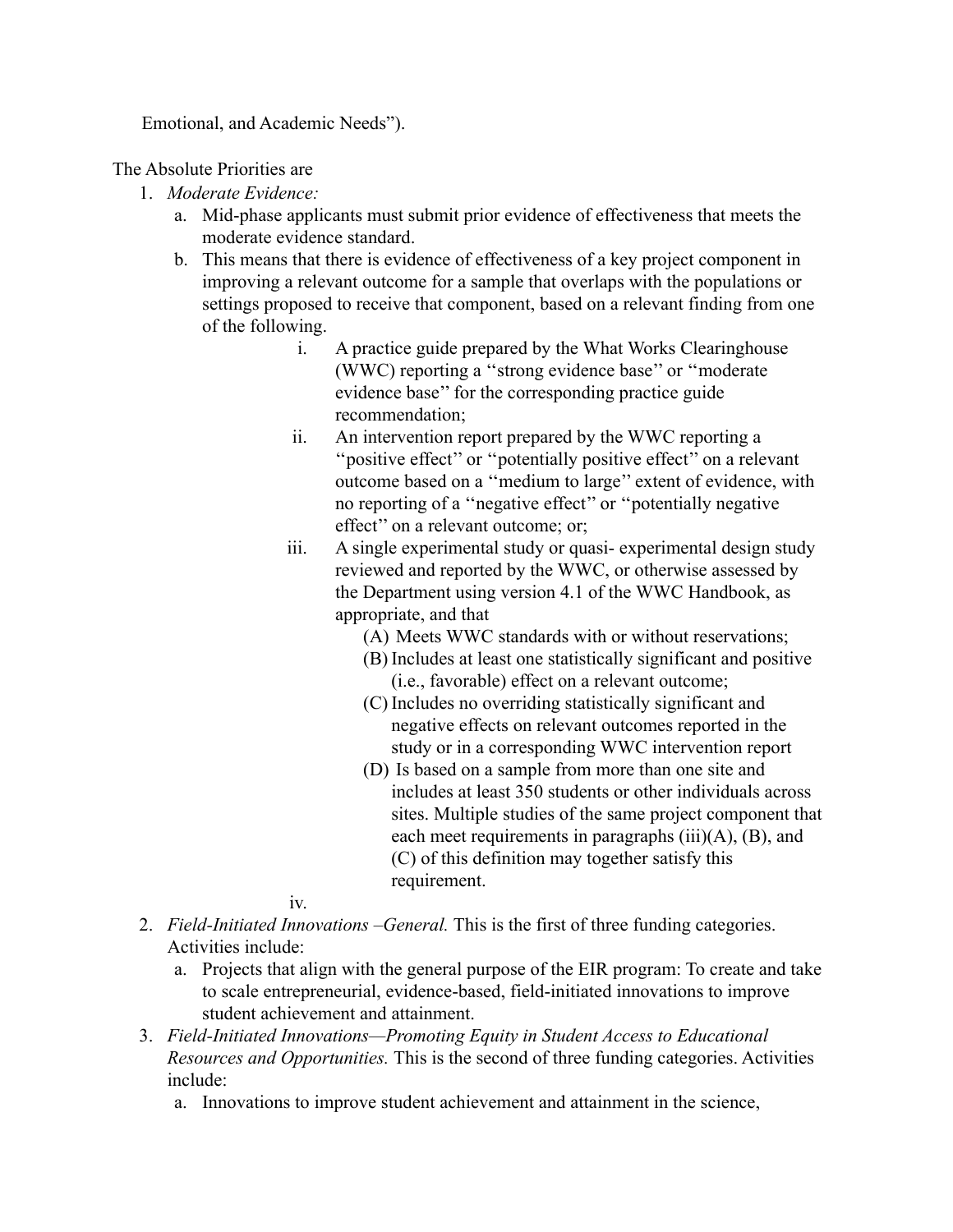technology, engineering, or mathematics (STEM) education field, by improving and expanding STEM learning and engagement.

- b. Expanding opportunities in computer science for underrepresented students, such as students of color, girls, English learners, students with disabilities, youth from rural communities, and youth from families living at or below the poverty line,
- 4. *Field-Initiated Innovations—Meeting Student Social, Emotional, and Academic Needs.* This is the third of three funding categories. Activities include:
	- a. Promoting high-quality social and emotional learning projects.
	- b. Providing support for students'social and emotional needs,
		- i. to benefit student wellbeing, and
		- ii. to support their academic success.

## Selection Criteria

An application may earn up to a total of 100 points based on the following factors. Descriptions of the activities constituting these factors are provided.

*A. Significance (15 points).*

1. The extent to which the proposed project involves the development or demonstration of promising new strategies that build on, or are alternatives to, existing strategies

- *B. Strategy to Scale (35 points).*
	- 1. The extent to which the applicant identifies a specific strategy or strategies that address a particular barrier or barriers that prevented the applicant, in the past, from reaching the level of scale that is proposed in the application. (10 points)
	- 2. The adequacy of the management plan to achieve the objectives of the proposed project on time and within budget, including clearly defined responsibilities, timelines, and milestones for accomplishing project tasks. (5 points)
	- 3. The applicant's capacity (e.g., in terms of qualified personnel, financial resources, or management capacity) to bring the proposed project to scale on a national or regional level working directly, or through partners, during the grant period. (10 points)
	- 4. The mechanisms the applicant will use to broadly disseminate information on its project so as to support further development or replication. (10 points)
- *C. Quality of the Project Design (15 points).*
	- 1. The extent to which there is a conceptual framework underlying the proposed research or demonstration activities and the quality of that framework. (5 points)
	- 2. The extent to which the goals, objectives, and outcomes to be achieved by the proposed project are clearly specified and measurable. (5 points)
	- 3. The extent to which the design of the proposed project is appropriate to, and will successfully address, the needs of the target population or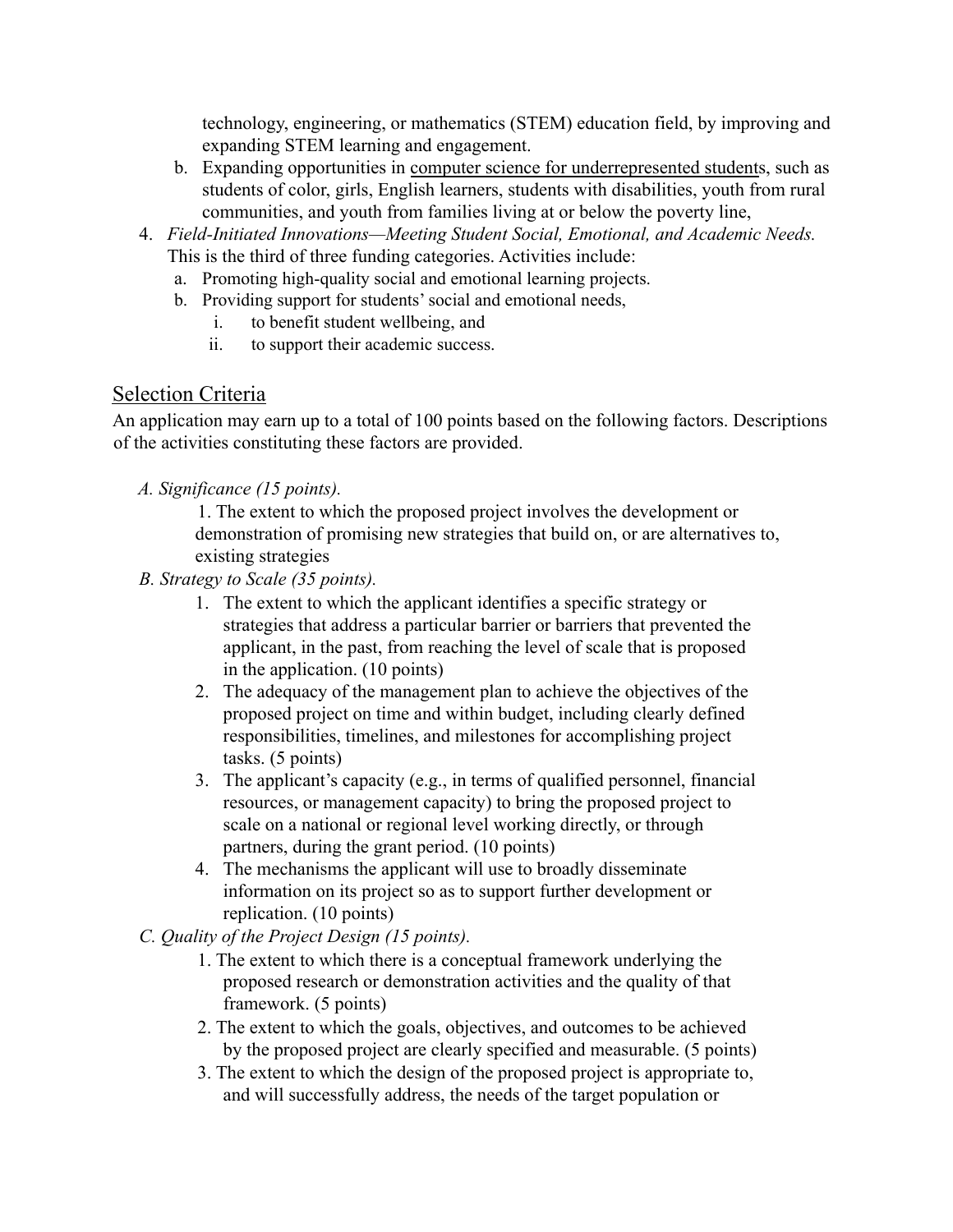other identified needs. (5 points)

- *E*. *Quality of the Project Evaluation (35 points).*
	- 1. The extent to which the methods of evaluation will, if well implemented, produce evidence about the project's effectiveness that would meet the What Works Clearinghouse standards with or without reservations as described in the What Works Clearinghouse Handbook. (20 points)
	- 2. The extent to which the evaluation will provide guidance about effective strategies suitable for replication or testing in other settings. (5 points)
	- 3. The extent to which the evaluation plan clearly articulates the key project components, mediators, and outcomes, as well as a measurable threshold for acceptable implementation. (5 points)
	- 4. The extent to which the methods of evaluation will provide performance feedback and permit periodic assessment of progress toward achieving intended outcomes. (5 points)

## Competitive Preference Priorities:

- These are not required but are strongly encouraged.
- If an applicant chooses to address one or both competitive preference priorities, the applicant must explicitly identify, in the project narrative section of the application, the response to the competitive preference priorities it chooses to address.
- Up to 6 additional points may be awarded depending on how well the following priorities are addressed.
- *1. Promoting Equity in Student Access to Educational Resources and Opportunities (3 points*). Projects responding to this competitive preference priority must
	- Be designed to promote educational equity and adequacy in resources and opportunity for underserved students in middle school or high school.
	- Examine the sources of inequity and inadequacy and implement responses
	- Include rigorous, engaging, and well-rounded (e.g., that include music and the arts) approaches to learning that are inclusive with regard to race, ethnicity, culture, language, and disability status and prepare students for college, career, and civic life.
	- Include one or more of the following:
		- a. Student-centered learning models that may leverage technology to address learner variability and provide high-quality learning content, applications, or tools.
		- b. Middle school courses or projects that prepare students to participate in advanced coursework in high school.
		- c. Advanced courses and programs, including dual enrollment and early college programs.
		- d. Project-based and experiential learning, including service and work- based learning.
		- e. High-quality career and technical education courses, pathways, and